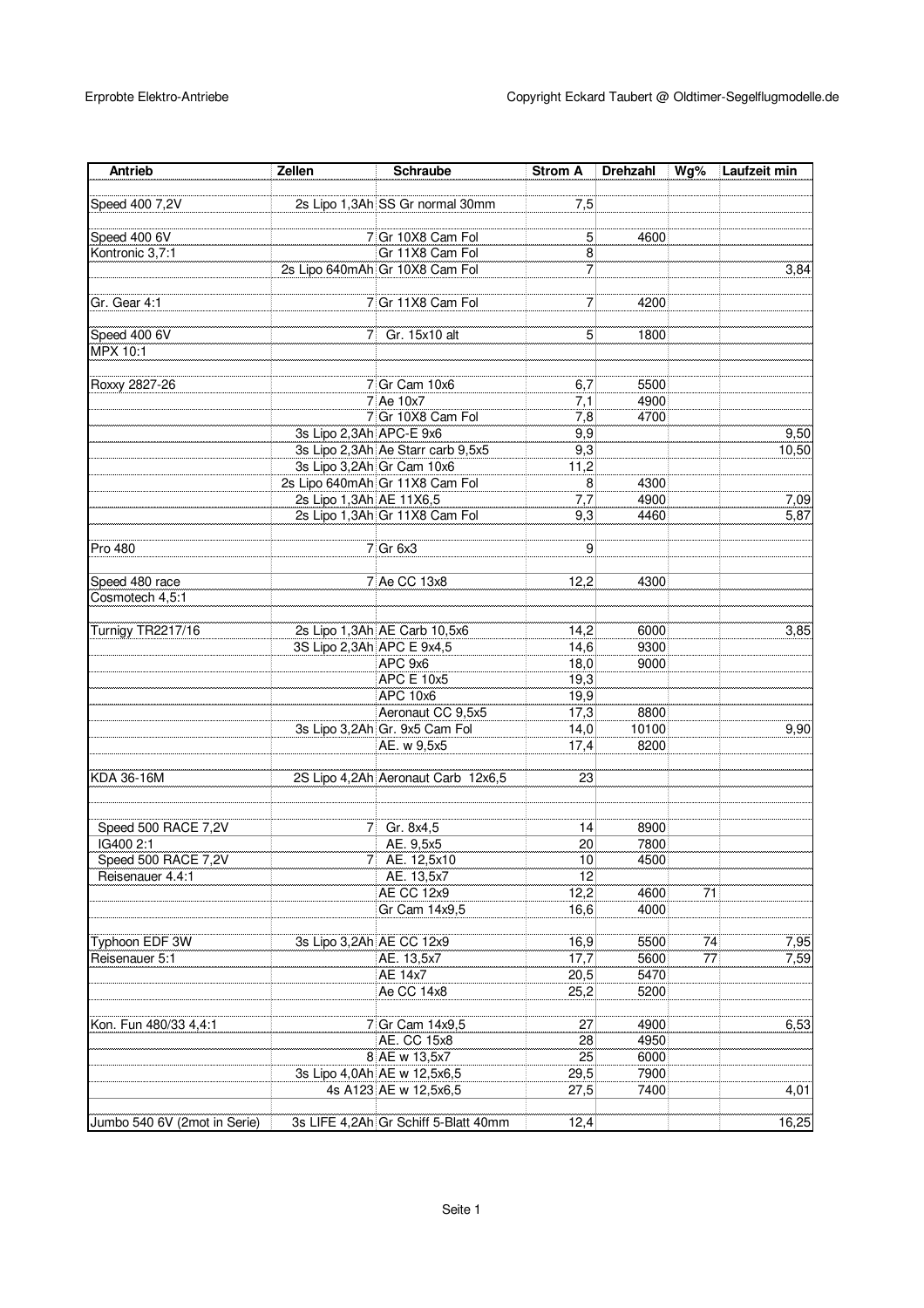| Antrieb             | Zellen                  | <b>Schraube</b>                 | <b>Strom A</b>  | Drehzahl     | Wg% | Laufzeit min |
|---------------------|-------------------------|---------------------------------|-----------------|--------------|-----|--------------|
|                     |                         | Gr Schiff 3-Blatt 40mm          |                 |              |     |              |
|                     |                         |                                 |                 |              |     |              |
| 540 SE HT           |                         | 5 Gr. g 7x4                     |                 | $18$ ???     |     |              |
|                     |                         | Gr. g 8x5                       | 24              | 8500         |     |              |
|                     |                         | 7 Gr. 6x6                       | 23              | 11800        |     |              |
|                     |                         | Gr. 8x4,5                       | 26              | 10400        |     |              |
|                     |                         | Robbe 7x3                       | 22              | 12700        |     |              |
| IG400 2:1           | 71                      | AE. 9,5X5                       | 17              | 7800         | 60  |              |
|                     |                         |                                 |                 |              |     |              |
| 540 VZ              | 71                      | Gr. 6x6                         | 29              |              |     |              |
|                     |                         |                                 |                 |              |     |              |
| 540 VZ              | 71                      | AE. 9,5x5                       | 19              | 8900         | 86  |              |
| IG400 2:1           |                         | 8 Gr. 8x4,5                     | 18              | 10600        |     |              |
|                     |                         | AE. 9,5x5                       | 22              | 9200         | 68  |              |
| 540 VZ Pico 3:1     |                         | 7 AE 12x8 CC                    | 22              | 5700         |     |              |
|                     |                         | AE 12,5x6,5 Carb                | 19              | 5800         |     |              |
|                     |                         | AE 11,5x7                       | 19              | 5900         | 76  |              |
|                     | 2S Lipo 4,2Ah AE 11,5x7 |                                 | 17,0            | 5600         |     |              |
|                     |                         | <b>AE 12x8 CC</b>               | 20,8            | 5500         |     | 8,48         |
|                     |                         |                                 |                 |              |     |              |
| Robbe 600BB 7,2V    | $\overline{7}$          | Gr. 6x6                         | 21              | 11200        |     |              |
|                     |                         |                                 |                 |              |     |              |
| Zenith 650-6-8      |                         | 7 Gr. 8X4,5                     | 27              | 12000        |     |              |
|                     |                         | Ae 8X5 Cam Carb                 |                 | $33   ?\, ?$ |     |              |
|                     |                         | Gr. 9x5 Cam Fol                 | 30              | 10100        |     |              |
| IG400 2:1           |                         | 8 Gr. SN 11x6                   | 26              | 7100         |     |              |
|                     |                         | AE. 10,5x6                      | 24              | 7400         |     |              |
|                     |                         |                                 |                 |              |     |              |
| Speed 600BB 7,2V    | 8                       | Gr. 9x4                         | 22              | 8800         |     |              |
| FG 1,5              |                         | 10x3                            | 22              | 8400         |     |              |
|                     |                         | 10X5,5                          |                 |              |     |              |
|                     |                         |                                 |                 |              |     |              |
| Speed 600BB 7,2V    |                         | 8 Gr. 10x5,5                    | 20              | 6900         |     |              |
| FG <sub>2</sub>     |                         |                                 |                 |              |     |              |
|                     |                         |                                 |                 |              |     |              |
| Speed 600BB 7,2V    |                         | 7 Gr 11X8 Cam Fol               | 16              | 6100         |     |              |
| Gear 2,8:1          |                         | AE. 12,5x10                     | 20              | 5350         |     |              |
|                     |                         | AE 12x7                         | 13              | 5800         |     |              |
|                     |                         |                                 |                 |              |     |              |
| Speed 600 8,4V      | 71                      | Gr. 8x4,5                       | 13              | 8900         |     |              |
|                     |                         | AE. 9,5x5                       | 14              | 7200         | 59  |              |
|                     |                         | 2s Lipo 4,2Ah Gr. 8X4,5 Cam Fol | 16,5            | 10000        |     | 10,69        |
|                     |                         | 2s Lipo 4,2Ah Gr. 9x5 Cam Fol   | 19,9            | 9100         |     |              |
|                     |                         | 8 Gr. 8x4,5                     | 21              | 11100        |     |              |
|                     |                         | Gr. 8x4,5 Cam Fol               | 19              | 11400        |     |              |
|                     |                         | Gr. 9x5 Cam Fol                 | 26              | ?            |     |              |
|                     |                         | AE. 9,5X5                       | 24              | 8300         |     |              |
|                     |                         |                                 |                 |              |     |              |
| Speed 600BB 8,4V    | 8                       | Gr. SN 9x4                      | 13              | 7800         |     |              |
| FG 1,5              |                         | 10x3                            | 14              | 7700         |     |              |
|                     |                         | 10X5,5                          | 19              | 6800         |     |              |
|                     |                         | 11X6                            | $\overline{23}$ | 5800         |     |              |
| Speed 600 8,4V      |                         | 8 Gr. 11x6                      | 12              | 5700         |     |              |
| Gr. Zahnr. 1:2,5    |                         |                                 |                 |              |     |              |
| Reisenauer 5:1      |                         | 10 AE CC17X11M47                | 17              | 3200         |     | 7,91         |
|                     |                         |                                 |                 |              |     |              |
| Speed 600 race 8,4V |                         | 7 Ae 9,5x5                      | 15              | 8200         |     |              |
| IG400 2:1           |                         | Gr. gKL 10x6                    | 17,5            | 7300         |     |              |
|                     |                         |                                 |                 |              |     |              |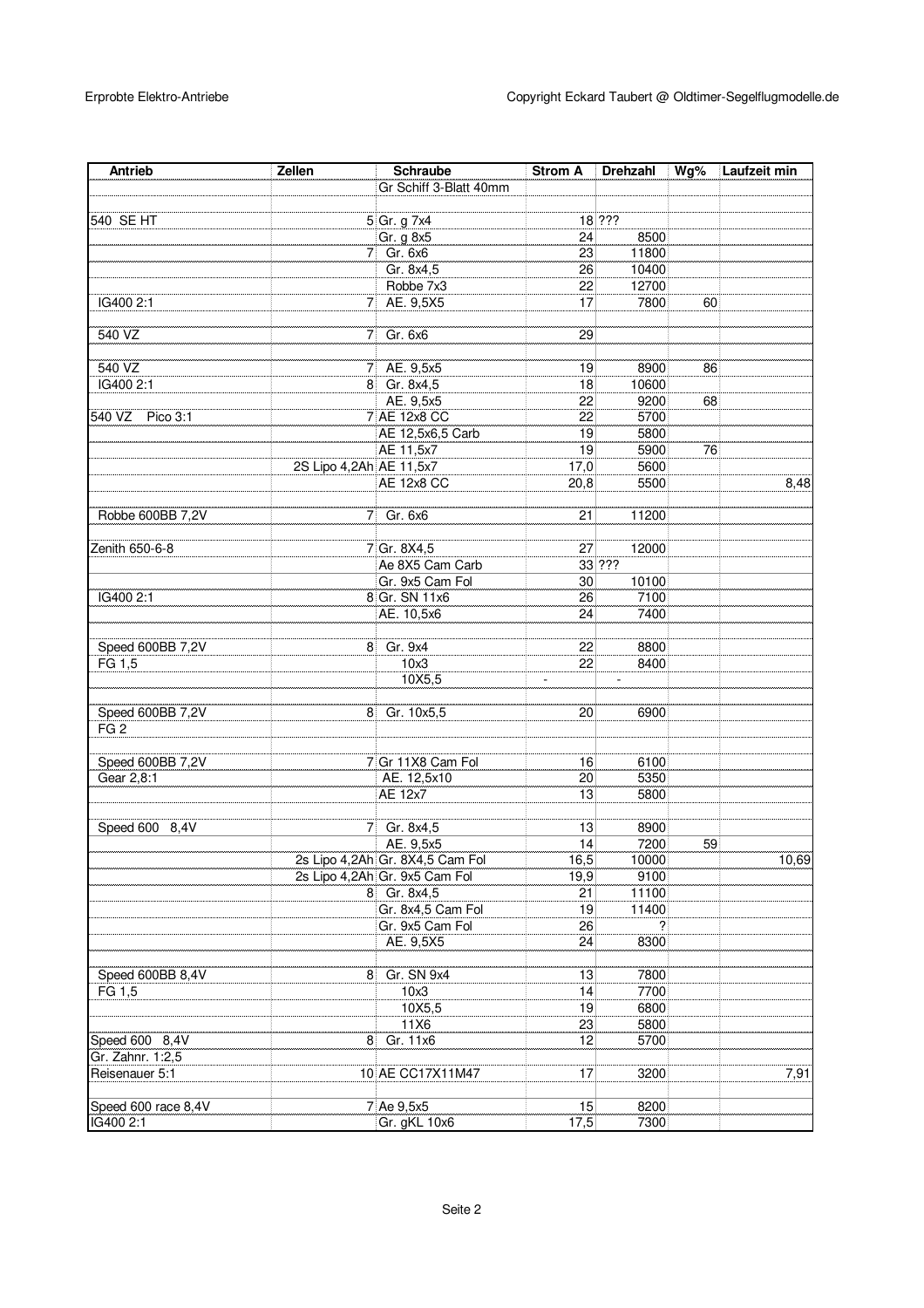| Antrieb               | Zellen                   | Schraube                         | <b>Strom A</b> | Drehzahl | Wg% | Laufzeit min |
|-----------------------|--------------------------|----------------------------------|----------------|----------|-----|--------------|
| Pico 3:1              |                          | Ae 14x9 CC                       | 21             | 4200     |     |              |
| Reisenauer 5:1        |                          | 10 Ae 14x9 CC                    | 17             | 4350     |     | 6,49         |
| Reisenauer 5:1        |                          | 4s A123 Ae 15x10 CC              | 18             | 4200     |     | 6,13         |
|                       |                          |                                  |                |          |     |              |
| Speed 600 9,6V        | 8                        | AE. 9,5X5                        | 17             | 8000     | 59  |              |
|                       |                          |                                  |                |          |     |              |
| MB 550                |                          | 10 AE. 8X5                       | 16             | 10200    | 65  |              |
|                       |                          | AE. 9,5X5                        | 21             | 8600     | 48  |              |
| MB 550 FG 5,5:1       | 10 <sup>1</sup>          | Gr. 15x10 alt                    | 9              | 2700     |     |              |
|                       |                          |                                  |                |          |     |              |
| Speed 600BB 9,6V      | 12                       | RASA 12x6                        | 12             | 5500     |     |              |
| Zahnriemengetr. 2,5   |                          | RFM 120 11x7                     | 10             | 6200     |     |              |
|                       |                          | Gr. 11X7                         | 12             | 5700     |     |              |
|                       |                          | AE. 12x7                         | 11             | 6000     |     |              |
|                       |                          | Robbe 12,5x6,5                   | 10             | 6100     |     |              |
|                       |                          | AE. 13x6,5                       | 13             | 5500     |     |              |
|                       |                          | AE. 13,5x7                       | 15             | 5000     |     |              |
|                       |                          |                                  |                |          |     |              |
| Speed 600 9,6V        |                          | 10 AE. 14x8,5                    | 12             | 4800     |     |              |
| FG <sub>3</sub>       |                          | Ae CC 14x9                       | 13,6           | 3800     |     |              |
|                       |                          | <b>Gr Dreiblatt</b>              | 25,8           |          |     |              |
|                       |                          |                                  |                |          |     |              |
| <b>Ultra 930-8</b>    |                          | 10 Gr SN 8x6                     | 26,5           | 10600    |     |              |
|                       |                          | 12 Gr SN 8x6                     | 31             |          |     |              |
|                       |                          |                                  |                |          |     |              |
| KE 22/9 + Eisenmantel |                          | 8 Ae 9,5x5                       | 18             | 8600     |     |              |
|                       |                          | 10X5,5                           | 22,7           | 7500     |     |              |
|                       | 3s Lipo 3,2Ah AE. 8X5    |                                  | 17,1           | 11500    |     | 7,86         |
|                       |                          |                                  |                |          |     |              |
| Hopf Viper 600 2BB MR |                          | 7 Gr Cam 14x9,5                  | 20,5           | 4300     |     | 8,60         |
| Maxon 4,4 : 1         |                          |                                  |                |          |     |              |
|                       |                          |                                  |                |          |     |              |
| Roxxy 3535/16         |                          | 3s Lipo 3,2Ah AE 11x8 Cam Carbon | 19,5           | 7050     | 76  |              |
|                       |                          | AE 11x9 Cam Carbon               | 23             | 6750     | 73  |              |
|                       |                          | APC Elektro 12x8                 | 26             |          |     |              |
|                       |                          |                                  |                |          |     |              |
| Roxxy 3545/10         | 3s Lipo 3,2Ah 10x4,7 APC |                                  | 29             | 9600     | 79  |              |
|                       |                          | 10x5 APC-E                       | 29             | 10170    | 79  |              |
|                       |                          | 10x6AeroCam                      | 27,6           | 10260    | 79  |              |
|                       |                          | 10x6 AE E-Prop                   | 30             | 10100    | 79  |              |
|                       |                          | 10x5,5 Supernylon                | 36             | 10100    |     |              |
|                       |                          | 10x6 Dymond                      | 33             | 10100    |     | 4,07         |
|                       |                          | 11x4 Graupner CAM                | 28,6           | 10200    | 79  |              |
|                       |                          | 11x4,7 APC                       | 37             | 9150     | 77  |              |
|                       |                          | <b>11x6 APC</b>                  | 48             |          |     |              |
|                       |                          | 12,5x6,5 AE Carbon               | 44             | 8650     | 74  |              |
|                       |                          | 10 APC 11x6                      | 35,8           | 8800     |     |              |
|                       |                          | 10 APC 11x7 slim                 | 39,2           | 8600     |     |              |
|                       |                          | 10 APC 12x6 slim                 | 40,5           | 8550     |     |              |
|                       |                          |                                  |                |          |     |              |
| Roxxy 3545/12         | 3s Lipo 3,2Ah 11x4,7 APC |                                  | 24,5           | 8000     | 78  |              |
|                       |                          | Ae 11,5x7 Carb Class             | 29             | 7700     | 76  |              |
|                       |                          | Ae 13,5x7 Carb Class             | 38             | 6950     | 70  |              |
|                       |                          | 10 Ae 11x7                       | 26,5           | 7950     |     |              |
|                       |                          | 10 Ae 12x6,5                     | 27             | 7800     |     |              |
|                       |                          | 10 Ae 12x8                       | 32             | 7300     |     |              |
|                       |                          | 4s Lipo 10x6 AE CC               | 25             | 11100    | 79  |              |
|                       |                          | 10x4,7 APC                       | 30             | 10800    | 78  |              |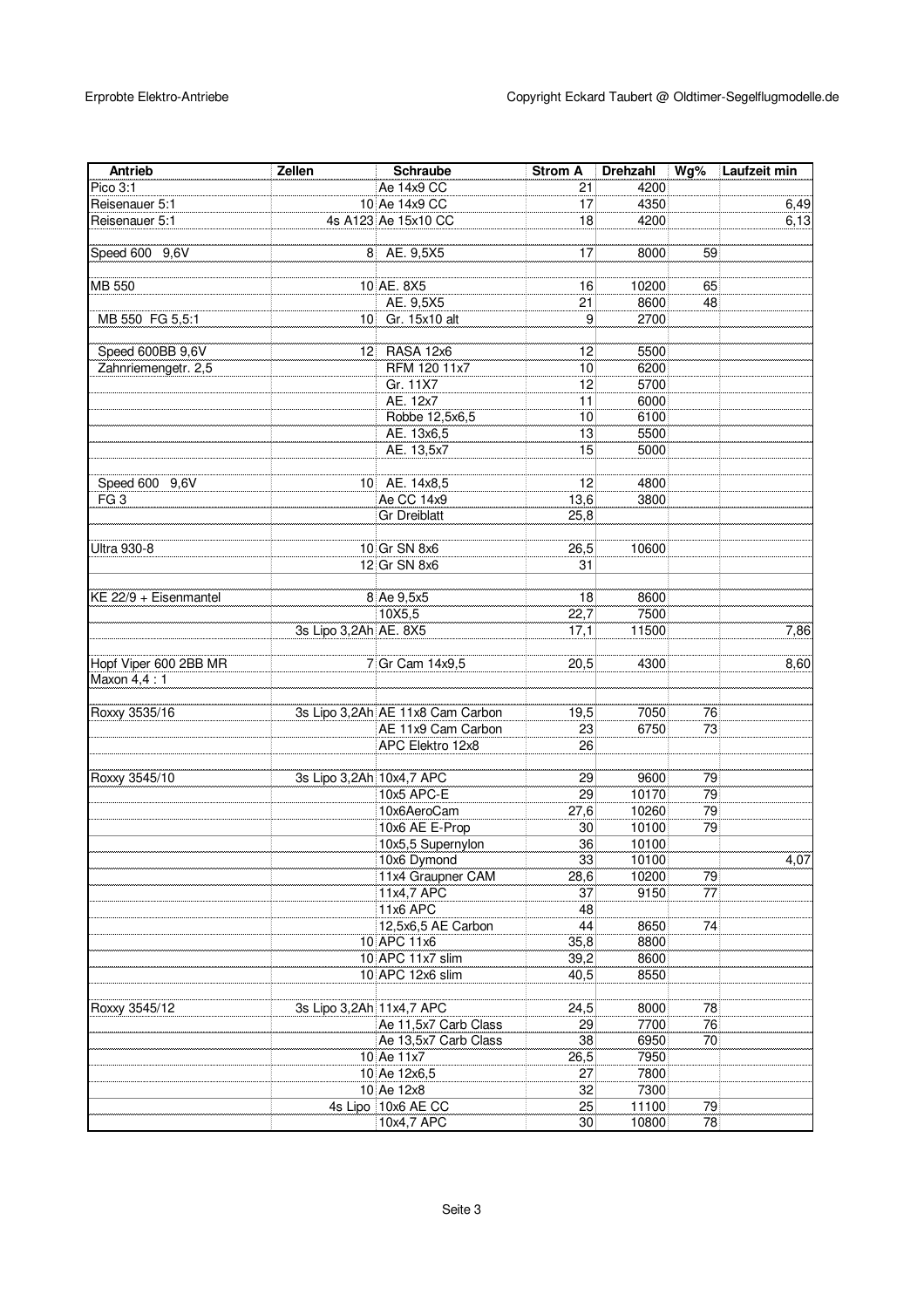| Antrieb                 | Zellen                   | <b>Schraube</b>                    | <b>Strom A</b> | <b>Drehzahl</b> | Wg%           | Laufzeit min |
|-------------------------|--------------------------|------------------------------------|----------------|-----------------|---------------|--------------|
|                         |                          | 10x4,7 GWS                         | 34             | 10400           | 76            |              |
|                         |                          | 11x6,5 AE Carbon                   | 39             | 9950            | 73            |              |
|                         |                          |                                    |                |                 |               |              |
| Roxxy 3548/06           |                          | 3s Lipo 3,2Ah Ae 13,5x7 Carb Class | 22,4           | 5800            |               |              |
|                         |                          |                                    |                |                 |               |              |
| Compact 480 9,6 V       |                          | 3s Lipo 3,2Ah 11x6 Eco CAM Prop    | 40             | 10100           | 81            |              |
|                         |                          |                                    |                |                 |               |              |
| Compact 540 12V         |                          | 4s Lipo 11x5,5 APC                 |                |                 | Ersatz 10 ccm |              |
|                         |                          |                                    |                |                 |               |              |
| Himax C3516-0840        |                          | 3s Lipo 3,2Ah Gr 10x6 CAM M55      | 21,5           | 8300            |               | 4,30         |
|                         |                          | Gr 12x7 CAM CFK M55                | 28             |                 |               |              |
|                         |                          | AE 13x6,5 M55                      | 32             |                 |               |              |
|                         |                          |                                    |                |                 |               |              |
|                         |                          |                                    |                |                 |               |              |
| Himax C3522-0700        | 3s Lipo 3,2Ah 12x6       |                                    | 22             |                 |               |              |
|                         |                          |                                    |                |                 |               |              |
| Himax 3528              | 3s Lipo 3,2Ah AE 14x8 CC |                                    | 36,5           |                 |               |              |
|                         |                          |                                    |                |                 |               |              |
| Mega 22/30/3            | 3s Lipo 3,2Ah AE CC 10x6 |                                    | 35             |                 |               |              |
|                         |                          |                                    |                |                 |               |              |
| Flyware MAX650 F6       |                          | 7 AE Carb.13,5x7                   | 26             | 5800            |               |              |
|                         |                          | 8 AE. 13,5x7                       | 29,5           |                 |               |              |
|                         |                          | 10 AE. 13x6,5                      | 35             | 7400            |               |              |
|                         |                          | 4sA123 AE 12,5x6 CC                |                | 8400            |               | 3,58         |
|                         |                          |                                    | 30,8           |                 |               |              |
|                         |                          |                                    |                |                 |               |              |
| Flyw LRK 350/20/15,5/14 |                          | 10 AE 13,5x7                       | 25             |                 |               | 5,38         |
|                         |                          |                                    |                |                 |               |              |
| Flyw LRK 350/25/12,5/14 |                          | 10 Gr Cam 14x9.5                   | 33             | 5800            |               |              |
|                         |                          | 3s Lipo 3,2Ah AE Carb 15x9,5       | 34,6           | 6200            |               |              |
|                         |                          | 12 AE 13,5x7                       | 31             | 7200            |               |              |
|                         |                          | 4s A123 AE 13,5x7                  | 22             |                 |               |              |
|                         |                          | 4s A123 AE 14x7                    | 26,8           | 6100            |               |              |
|                         |                          | 4s A123 Gr Cam 14x9,5              | 32             |                 |               |              |
|                         | 4s Lipo 3,2Ah APC-E 12x6 |                                    | 36             |                 | 9150 14,9V    |              |
|                         |                          | 4s Lipo 3,2Ah APC-E 13x6,5         | 47             |                 | 8670 14,6V    |              |
|                         |                          | 16 APC 11x6                        | 33             |                 | 10900 17,1V   |              |
|                         |                          | 16 APC 11x7                        | 35             |                 | 10400 16,1V   |              |
|                         |                          | 16 APC 11x8                        | 37             |                 | 10200 16,8V   |              |
|                         |                          | 16 APC 12x6                        | 41             | 9800 16V        |               |              |
|                         |                          |                                    |                |                 |               |              |
| AXI 2826/12             |                          | 10 AE 13,5x7                       | 28             | 6400            |               |              |
|                         | 3s Lipo 3,2Ah AE 13,5x7  |                                    | 26,4           | 6400            |               | 5,09         |
|                         |                          |                                    |                |                 |               |              |
| Graupner Inline 700     | 3s Lipo 3,2Ah AE 13,5x7  |                                    | 22,3           | 5880            |               |              |
|                         | 3s Lipo 3,2Ah AE 14x7    |                                    | 25             | 5680            |               |              |
|                         | 3s Lipo 3,2Ah AE CC 14x8 |                                    | 29,8           | 5300            |               |              |
|                         | 3s Lipo 3,2Ah AE 15x9,5  |                                    | 30,5           | 6000            | 80            |              |
|                         | 3s Lipo 3,2Ah AE 16x8 CC |                                    | 36             | 5600            | 78            |              |
|                         |                          | 4s A123 Gr Cam 14x9,5 55mm         | 34,5           | 5550            |               |              |
|                         |                          | 4s Lipo AE 13x8 CC                 | 33             | 7675            |               |              |
|                         |                          | 4s Lipo AE 17x9 CC                 | 69,7           | 6051            |               |              |
|                         |                          | 16 Gr. grau 11x6                   | 25,9           | 9460            | 83            |              |
|                         |                          | 16 Gr. grau 11x7                   | 28,3           | 9200            | 84            |              |
|                         |                          | 16 Gr. grau 12x6                   | 29,1           | 9130            | 84            |              |
|                         |                          |                                    |                |                 |               |              |
| ULTRA 1000              |                          | 10 Gr. gKL 10x6                    | 28             | 8600            |               |              |
|                         |                          | Ae 11x6,5                          | 37             | 8700            |               |              |
|                         |                          | Ae 10,5x6                          | 35             | 8800            |               |              |